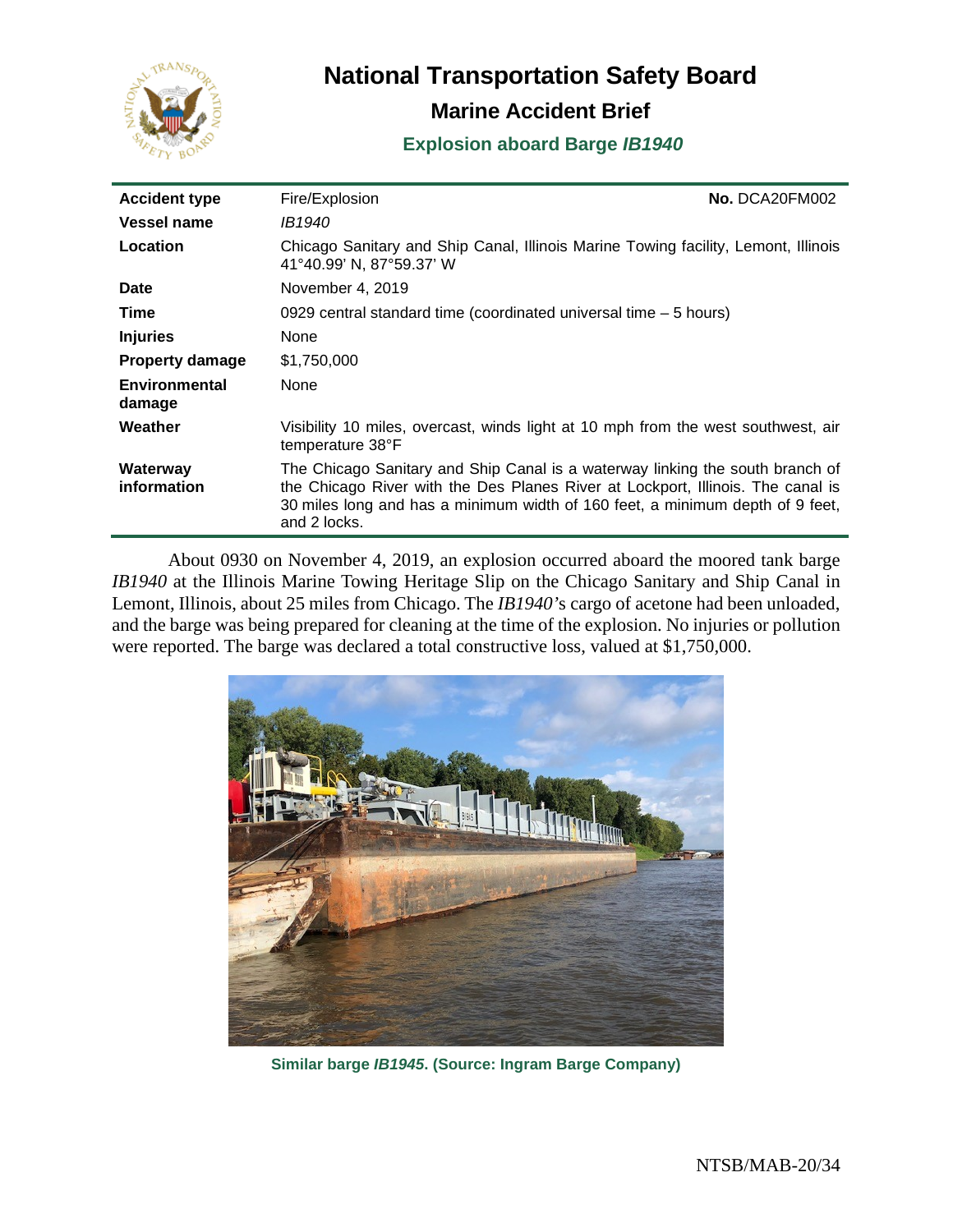### **Background**

The barge *IB1940*, a double-hulled steel tank barge designed for the carriage of bulk liquid products, built in 2013, had a cargo capacity of 11,558 barrels (1 barrel is equal to 42 gallons). The barge was authorized by the US Coast Guard to carry various hazardous cargos. It was configured with a square bow, a square stern, and three raised, externally framed cargo tanks along the centerline with corrugated bulkheads separating each of the cargo tanks. Each cargo tank had a main tank access hatch and a four-dog, tank-cleaning access hatch located on the centerline of the vessel. The barge was equipped with a cargo pump, driven by a diesel engine serving all three cargo tanks.



**Area where the explosion on the barge** *IB1940* **occurred, as indicated by the red triangle. (Background source: Google Maps)**

# **Accident Events**

The Illinois Marine Towing (IMT) Heritage Slip in Lemont, Illinois, received tank barges and engaged in the gas-freeing, stripping, and cleaning of cargo tanks, as well as the transferring of cargo residues and cleaning waste from cargo tanks into a vacuum truck. These operations were required to be completed in accordance with a Facility Operations Manual approved by the Coast Guard. IMT's Facility Operations Manual included attachments, which provided safety guidelines for tank-vessel-cleaning facilities and volatile-emission monitoring.

Prior to arriving at the IMT facility, the barge *IB1940* had previously carried in all three cargo tanks a cargo of acetone, which had been discharged on October 22–23. On November 1, the barge was shifted via towing vessel to the IMT Heritage Slip tank-barge-cleaning facility at mile 301 on the Chicago Sanitary and Ship Canal. Acetone is a colorless liquid used in the manufacture of plastics and other household and industrial products, including cosmetics, and its most frequent application is in the formulation of nail polish removers. Acetone is highly flammable as both a liquid and a vapor.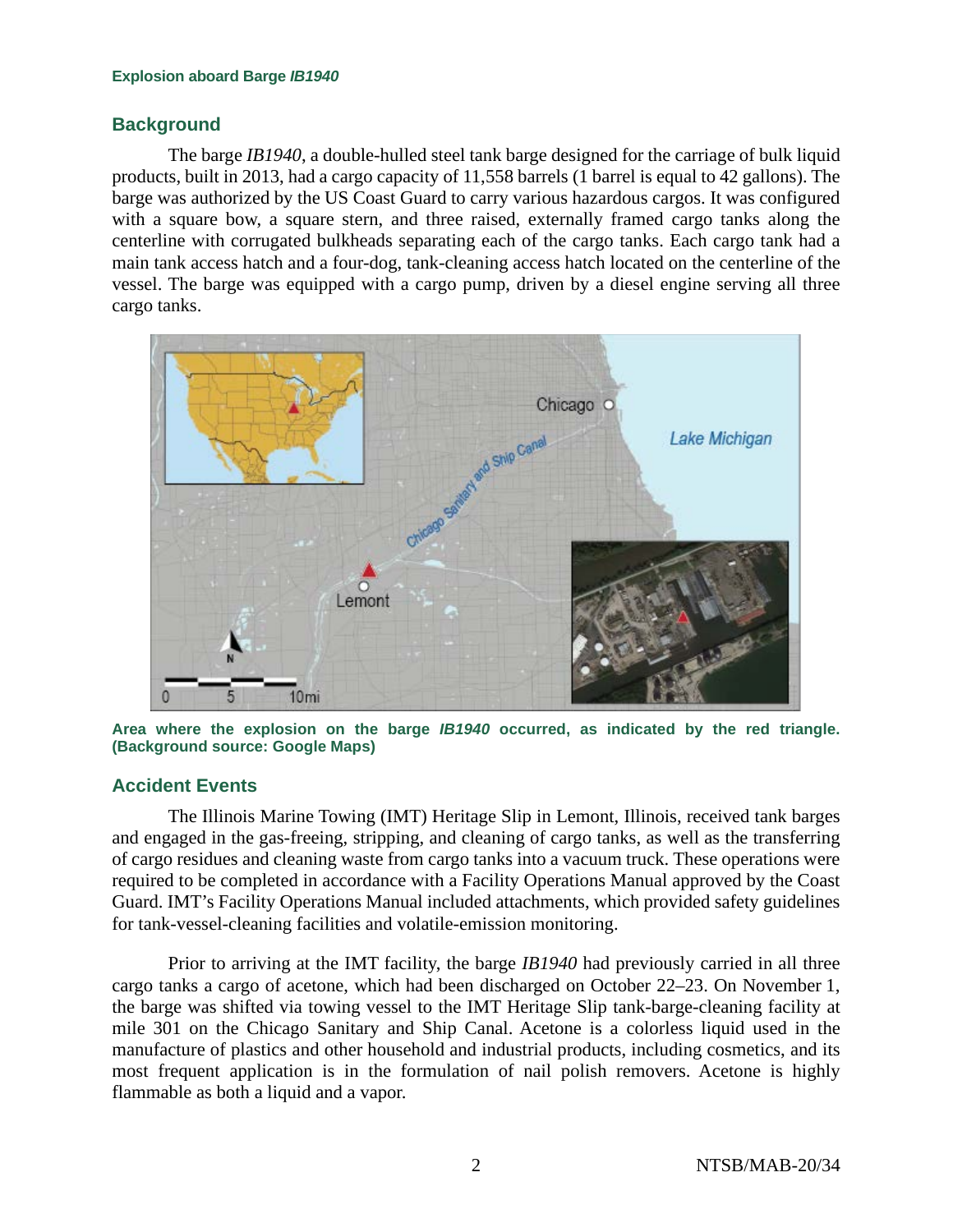IMT had been contracted to remove any residual acetone from the *IB1940*'s cargo tanks, ventilate the tanks, and wipe down any wet spots inside the tanks in preparation for the next load of cargo, which was scheduled to be crude ethanol. This procedure was referred to as a "strip-and-blow cleaning." The stripping process was to be performed using a vacuum truck connected to stripping lines (pipes) aboard the barge to extract residual liquids from the barge's cargo tanks. The blowing process was to be performed using venturi-type air movers, powered by compressed air, to force fresh air into the cargo tanks and expel any residual vapors. [1](#page-2-0) These air movers had no moving parts and were typically used for ventilating hazardous areas. At the IMT facility, filtered and dried compressed air was provided to a manifold that ran down the length of the dock, with valve connections for flexible compressed air hoses at various locations on the dock.

Afterward, the atmosphere in the cargo tanks was to be tested with a photoionization detector.<sup>[2](#page-2-1)</sup> Once safe for entry, workers would enter the tanks and wipe up any remaining wet spots with rags. IMT had a three-page standard operating procedure (SOP) that provided guidance for this type of cleaning. The topics addressed included completing all safety checks and paperwork; grounding the barge to the pier; opening and inspecting the cargo tanks for residual product; stripping any residual product with a vacuum truck; and installing inward-facing air movers to force outside air into the cargo tanks. According to the IMT liquid barge manager, acetone had been cleaned from various barges at IMT approximately 100 times.

About 0700 on November 4, the liquid barge manager, who was a credentialed tankerman (qualified to assist or supervise the transfer of liquid cargo), assigned two liquid barge technicians (hereinafter referred to as the first and second technicians) and a new temporary worker to the *IB1940* cleaning project. The workers reviewed and signed a "Table Topper-Every Day Reminder" checklist, which included items such as checking every void tank for water and odors, putting in all scupper plugs, and ensuring two fire extinguishers were available and the emergency shower/eye-wash station and both the ground and winch wires were in place. The safety data sheet for acetone, which highlighted the dangers of the product, was also reviewed, particularly by the temporary worker, since it was his first day on the job. According to the manager, the first and second technicians did not review the SOP because they were "seasoned guys" and they had done "a lot of stripping boats," and the new temporary worker did not review the SOP because he was only to be serving in a support role (retrieving rags and tools) for the technicians and would receive introductory instructions about the barge.

After the morning meeting, the first technician went aboard the *IB1940* and inspected the cargo tanks for acetone by opening the cargo tank hatches and looking inside. He estimated that cargo tank 1 had approximately 300 gallons of residual acetone in it, and cargo tanks 2 and 3 each had approximately 50 gallons in their sumps. He stated that these findings were not recorded in writing and he believed that he reported the quantities verbally to the shipyard superintendent. He then went to work aboard other barges at the facility. The first technician recalled that he told the second technician and the temporary worker to get the air movers in place, but not to connect them

<span id="page-2-0"></span><sup>1</sup> For venting of residual vapors, air movers powered by compressed air with cast-aluminum base housings and galvanized-steel diffusers were used at IMT. The air movers operated on the Venturi effect using compressed air ejected through nozzle jets machined into the castings. The compressed air created a low-pressure zone that induced large volumes of atmospheric air through the base and discharged at a high velocity out the air diffuser (horn) of the air mover.

<span id="page-2-1"></span><sup>2</sup> A *photoionization detector* is a handheld portable instrument used to measure atmospheric conditions and is able to detect low concentrations of volatile organic compunds and other gases.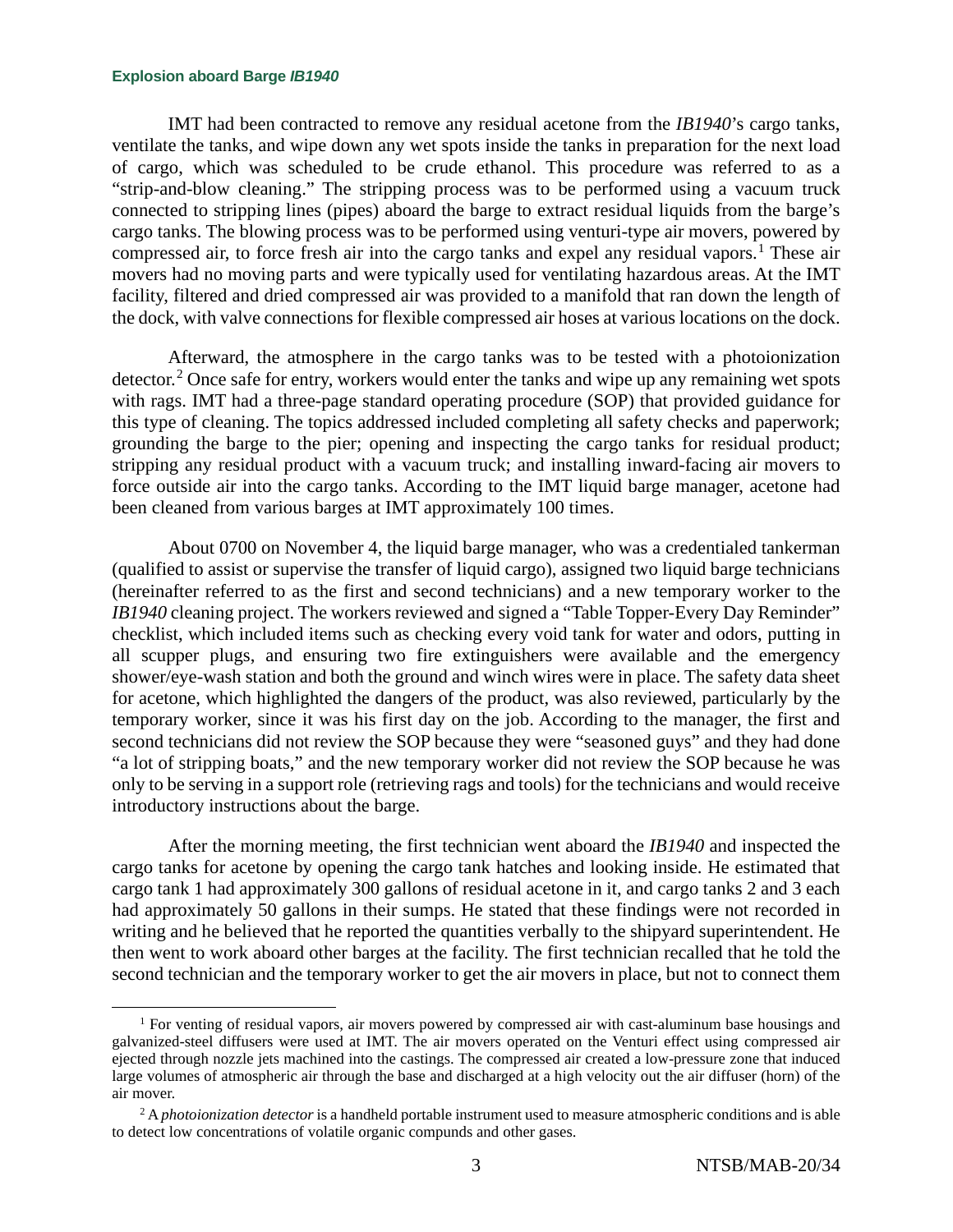or turn them on. However, the liquid barge manager recalled that he was told that there "was no product on the barge to strip" and the technicians were going to start blowing air into the cargo tanks.

The second technician and the temporary worker began cleaning the holding tank of the vacuum truck in preparation to remove the residual acetone from the *IB1940*. About 0900, while the tank of the truck was being blown out, the second technician and the temporary worker took from the shoreside shop three air movers, recently purchased by IMT. The air movers were previously used but had not yet been put in service by IMT, and this was the first time they were being used at the IMT facility. The technician did not inspect the air movers before use and could not recall if they had bonding straps attached to their frames before use. A bonding strap, when properly connected, is a physical connection between metal parts to ensure electrical continuity and eliminates the risk of electrical discharges that can create safety hazards such as arcing, fire, and explosion.



**Types of air movers from IMT's shop used aboard the barge** *IB1940* **on the morning of the explosion. (Photo taken after the explosion and after new bonding straps were attached to air movers.)**

The second technician placed a

6-inch-diameter air mover in the 18-inch tank-cleaning access hatch of cargo tank 3 by inserting the discharge horn into the tank and resting the cast aluminum bell flange on the inward-rotated dogs used to secure the tank. He attached the compressed air connection to the fitting on the side of the air mover.



**Demonstration of air-mover-installation methods reconstructed after the accident***.* **Left: Smaller (6 inch diameter) air mover without compressed air hose and bonding wire. Right: Larger (11-inchdiameter) air mover connected with compressed air hose and bonding wire with clamp.** 

On the pier, the temporary worker opened the valve on the manifold to provide compressed air to the air mover. The technician aboard the barge then placed another 6-inch-diameter air mover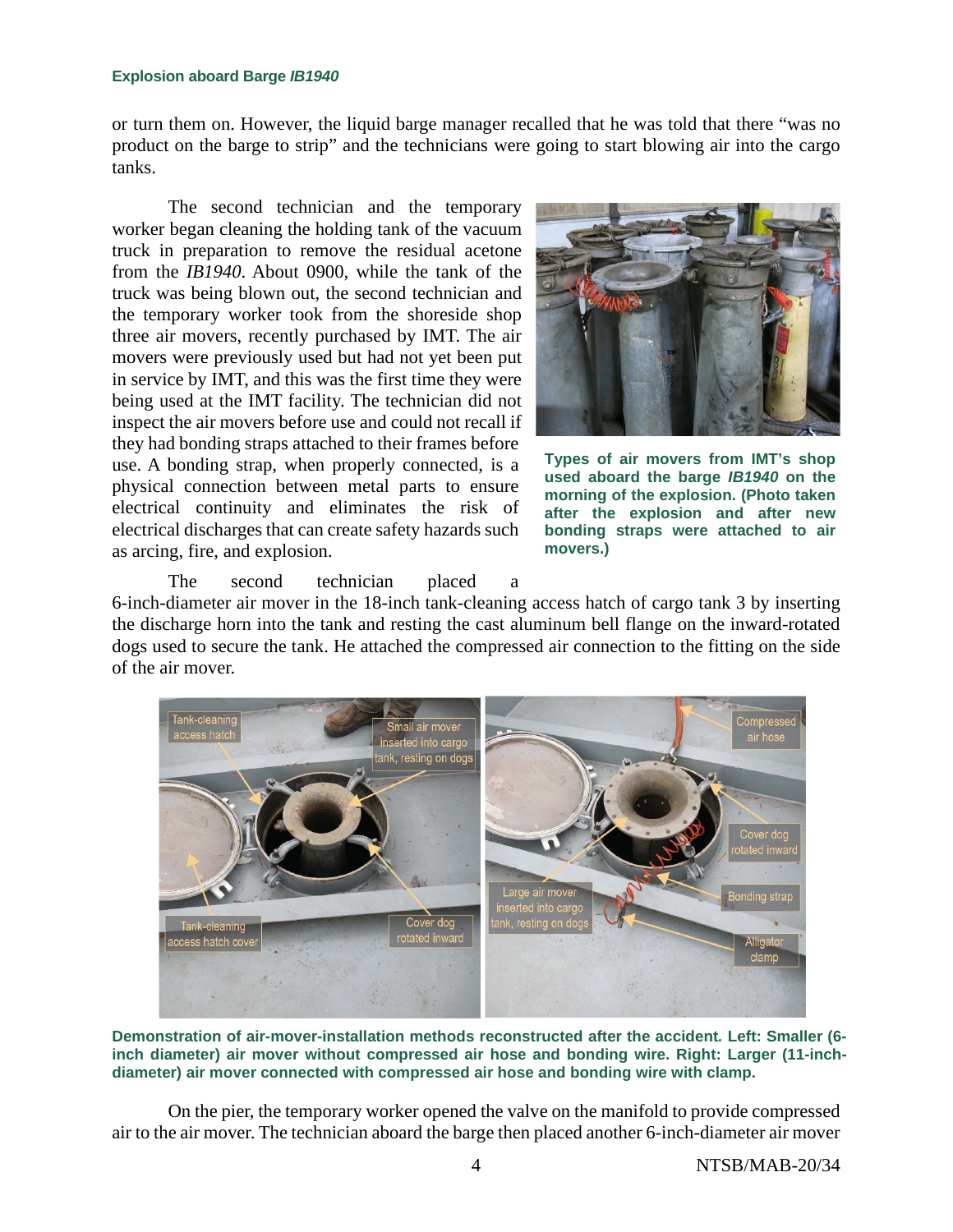in the hatch of cargo tank 2, and compressed air was turned on; he then placed an 11-inch air mover in cargo tank 1, and compressed air was turned on to that unit. The technician aboard the barge also opened up each of the tank hatches to allow the air from the tanks to vent out. He could not recall if he attached the bonding straps to the barge but did recall that he did not secure the air movers in place with line during installation to avoid movement. After the three air movers were running, both workers went to the forward part of the barge to check the flanges and gaskets on the stripping pipe.

At 0929, as the workers were stepping off the barge *IB1940*, they felt a vibration as the explosion occurred within minutes of the compressed air supply to the air movers being applied. Security video footage from a nearby facility captured the explosion aboard the barge *IB1940* and showed the explosion was located approximately at the center of the barge in the vicinity of cargo tank 2. The workers ran to the IMT facility muster point and were directed to turn off the boiler, which was enclosed in a trailer about 60 feet from the stern of the barge. After hearing the explosion from the office, a shoreside worker called 911 and took a head count of the employees at the muster station. The local fire department arrived on scene and met with the manager. Together, they boarded the barge, which had a small fire at the base of each of the cargo tanks. Using two handheld dry chemical fire extinguishers through the holes created by the explosion, they extinguished the fires in each of the three cargo tanks.



**View from nearby facility of the barge** *IB1940* **on the morning of the explosion. (Source: Illinois and Michigan Oil Company)**

A postaccident survey found that the barge *IB1940* sustained extensive damage. The normally rectangular cross-section configuration of the raised cargo tank above the main deck had been bowed out in all directions. There was upward distortion of the tank-top of about five feet over the barge's entire length with numerous transverse tank top stiffeners torn. Several holes were torn in the tank-top plating.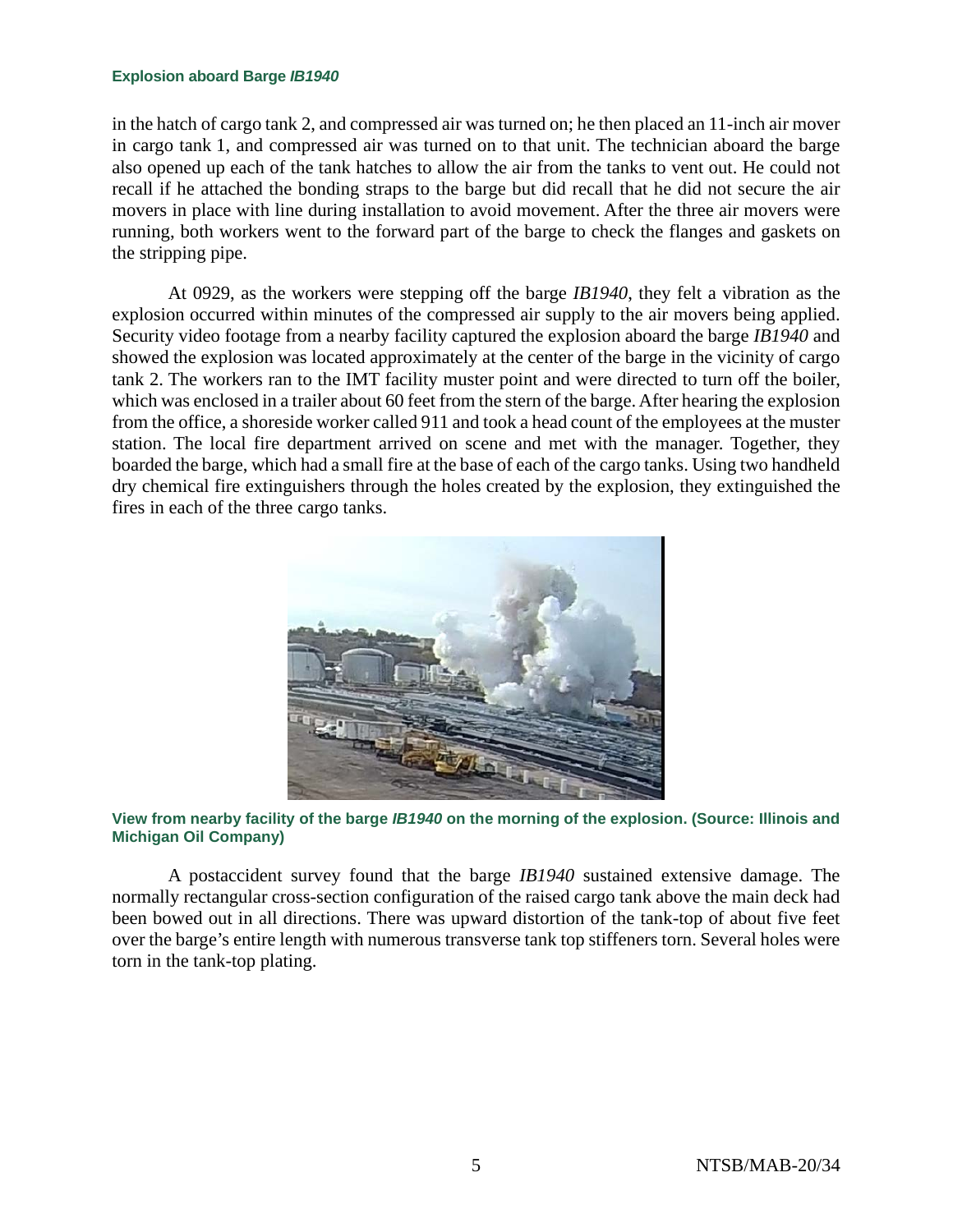

**Aerial view of top side of the** *IB1940* **after the explosion (Source: NBC News Chicago, annotated by NTSB)**

The forward bulkhead originally separating cargo tanks 1 and 2 had mostly separated from the tank-top and was displaced forward. The aft bulkhead separating cargo tanks 2 and 3 was mostly detached and was displaced aft into the space of cargo tank 3. Both sides of the barge's hull were buckled in the midship area (cargo tank 2). A diver repaired several holes in the bottom plating to prevent the barge from taking on water and possibly sinking. The barge *IB1940* was determined to be a constructive total loss.



**Damage of the** *IB1940* **after the explosion. Left: Cargo tank 2 showing distorted overhead and bowed forward bulkhead. Right: Exterior view of distorted portside tank bulkhead and raised tank-top.** 

# **Additional Information**

After the accident, Coast Guard investigators found the air movers in various locations on the barge of the damaged *IB1940*. The two smaller air movers were found on top of cargo tanks 2 and 3. The larger air mover was found on the port side of the barge outboard of cargo tank 1. The two smaller air movers did not have bonding straps attached to their frames, and the spring-loaded bonding (alligator) clamp of the larger air mover was engaged on the securing rope. It is unknown if the smaller air movers had been previously equipped with bonding straps.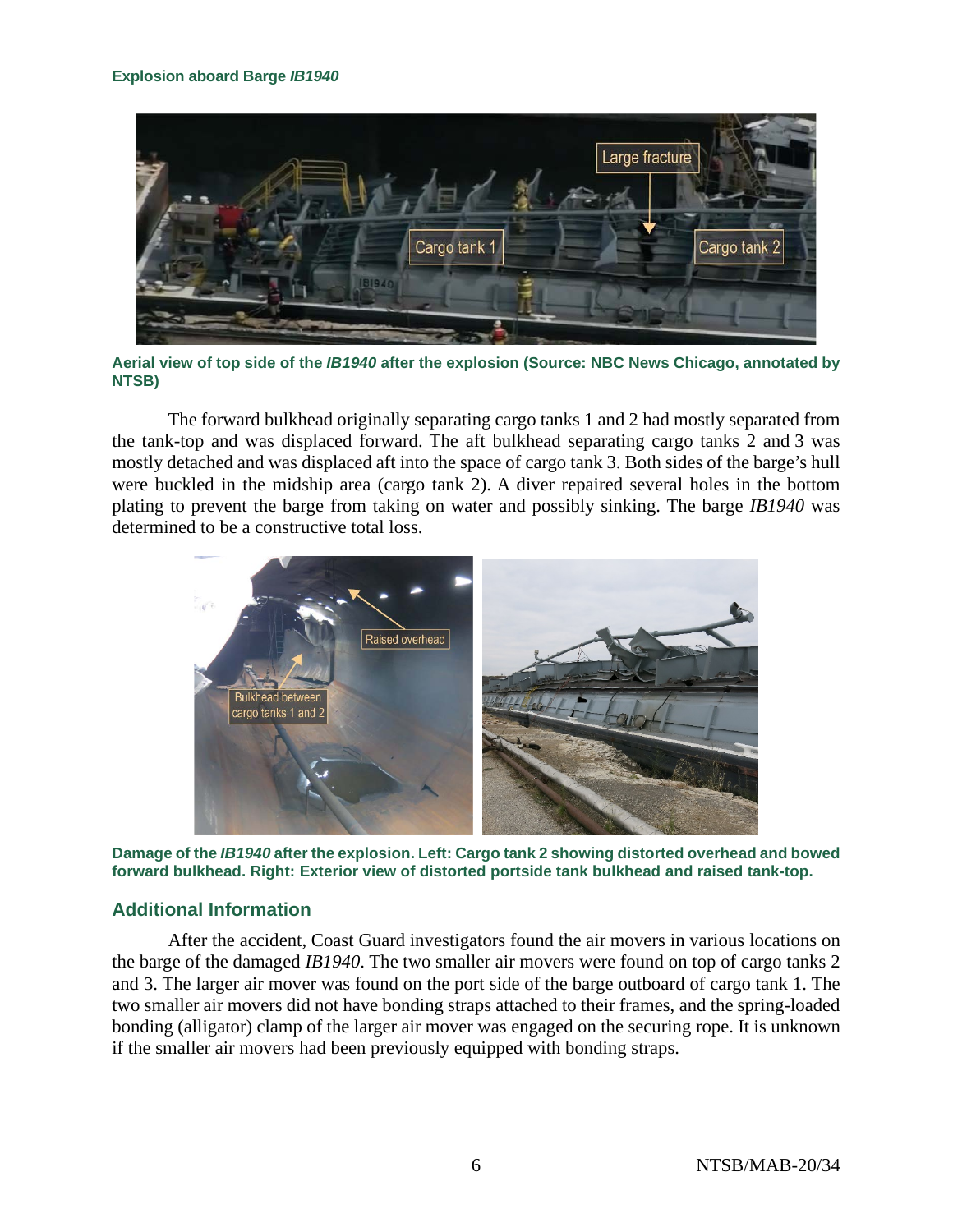

**Air movers used aboard the** *IB1940* **and removed after the explosion for inspection. Left: Alligator clip of bonding strap engaged in line of large blower. Center and Right: Small air mover with missing bonding strap.**

In the days after the accident, the air movers in IMT's shop were overhauled and outfitted with grounding wires. In a postaccident interview, the second technician (who placed the air movers in the hatches of the *IB1940*) stated that he had never competed a pre-inspection of the air movers and believed he had received some in-house training on establishing a proper ground by digging the ground clamp into the paint, but did not recall any formal training.

**Air Mover Procedures.** IMT used a variety of models from different manufacturers of air movers at their facility. Both the Facility Operations Manual and manufacturers of the air movers provided safety precautions advising operators to use bonding straps when operating in hazardous locations to prevent static electricity discharges. Also, air movers were required to be secured prior to admitting compressed air to prevent damage or injury from high-reaction force.

At the time of the accident, IMT had written guidance to the workers for tasks related to barge cleaning operations, but these documents did not include all procedures that were identified in the Facility Operations Manual, specifically guidance for bonding air moversto the barge. About two weeks after the accident, IMT updated the SOP for liquid barge strip-and-blow cleanings to a 13-page document, which included instructions for stripping tanks, verifying that that all residual product had been removed from the tanks, inspecting air movers prior to leaving the shop, and ensuring that the bonding strap was attached and tested for electrical continuity between the air mover horn and the bonding clamp. The updated SOP included instructions for the installation of the air movers so that they were secured with line and instructions for ensuring that the air movers were properly bonded to the barge by penetrating the paint and making good contact with the steel. The updated document also required that the compressed air system be blown down to remove moisture and particulates from the system.

In January 2020, the Coast Guard issued Safety Alert 01-20, advising of the dangers of static electricity generated by air moving equipment, which could discharge as an electric arc and ignite a flammable vapor/air mixture. The Coast Guard strongly encouraged that air movers should be properly electrically bonded to vessels, personnel should be trained on properly securing air movers in place to prevent movement, policies should be implemented for proper maintenance of air movers, and supervisors should inspect the installation, bonding, and securement of air movers before operation.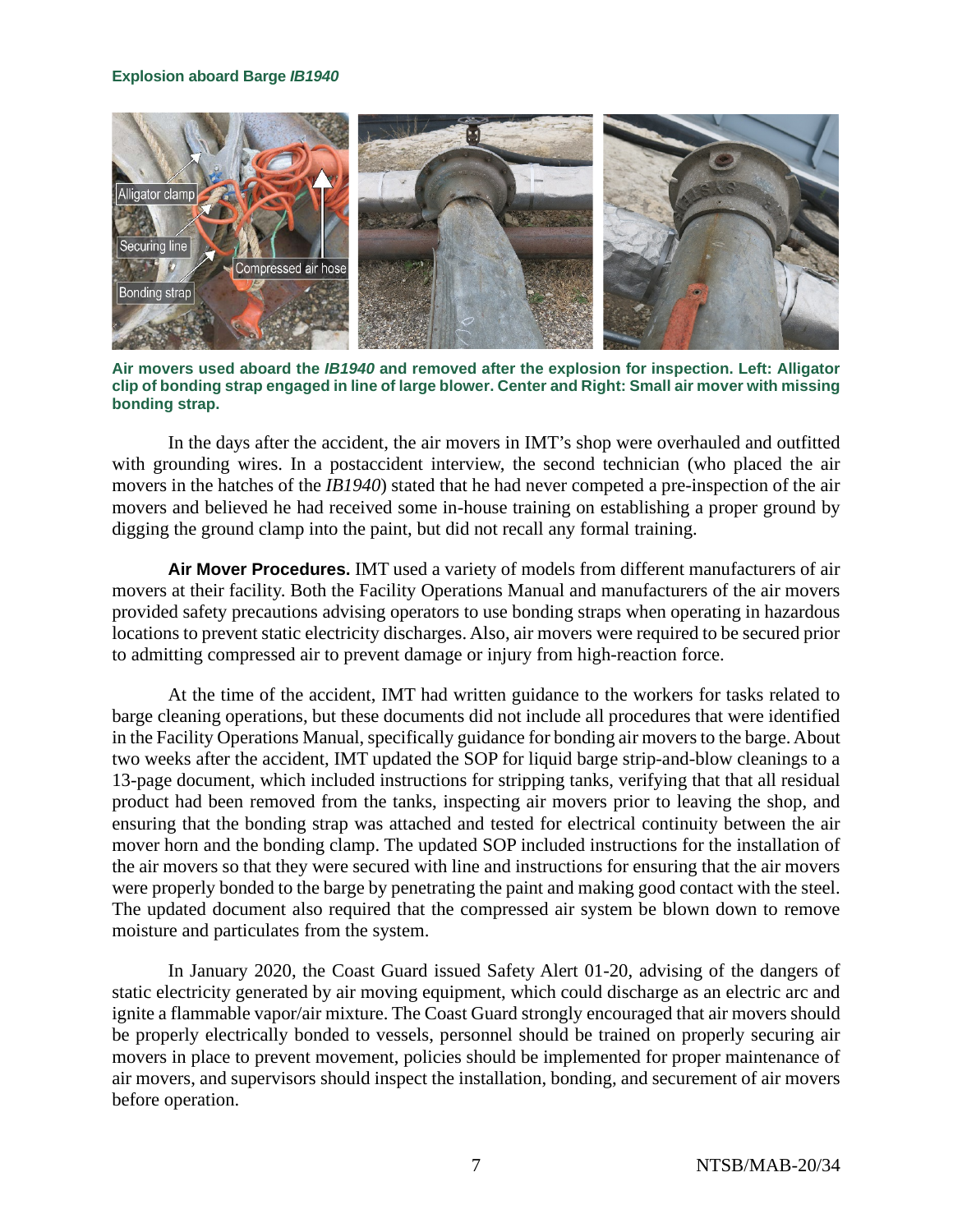**Fire and Explosion Investigation.** After the explosion, a fire and explosion investigator conducted an inspection of the barge *IB1940*, air movers, and the facility. During his inspection, he sampled the barge's 3-layered paint, and measured the thickness at .023 inches. Electrical tests were conducted to determine the electrical continuity across the paint sample as well as a painted dog from the tank-cleaning access hatch; neither sample result detected any continuity. The report stated that in order to provide an adequate bond, a cable (or strap) attached to the metal frame of the air mover would need to have a positive connection to bare metal of the barge. If a springloaded alligator clip was used, it would need to completely penetrate the paint layer and make contact with the bare metal of the barge.

When inspecting the interior of the compressed air manifold at the facility, the fire investigator found a thin film of water and rust particles and indicated that "the flow of compressed air containing liquid droplets and rust particles would likely generate an electrical charge." The fire investigation report further stated that this electrical charge could accumulate on the air mover if it was not adequately bonded to the barge. A spark of sufficient energy to ignite acetone/air mixtures could then be generated by discharge of the electrical charge stored on the air mover to the steelwork of the barge.

The report determined that it was unlikely that the air mover in cargo tank 2 created a spark by shifting (on the tank-cleaning access hatch dogs) due to motion created by the thrust of the discharge air since the threads of the dogs were found in good condition. Due to the location of the explosion within the tank, it was also unlikely that the air mover fell into the tank. The fire investigator also determined that it would be unlikely that particles ejected from an operational gas-fired boiler located about 100 feet upwind of the opening of the barge's cargo tank 2 would remain sufficiently hot over that distance to cause ignition of the acetone vapors in the cargo tank.

The fire investigator's report concluded that an initial explosion occurred in cargo tank 2, and subsequently propagated fore and aft into cargo tanks 1 and 3. The report identified the likely fuel for the explosion as residual acetone remaining in the cargo tanks, and the likely source of ignition as a static electrical discharge from the air mover that had been placed in the tank-cleaning access hatch of cargo tank 2.

### **Analysis**

Based on a nearby facility's video showing the explosion near the center of the barge in the vicinity of cargo tank 2 and the most severe damage to the barge found in that area, cargo tank 2 was the likely location of the initial explosion. The source of ignition was most likely a static electrical discharge from the air mover that was resting on the painted dogs of the tank-cleaning access hatch of cargo tank 2. The technician who installed the air movers could not recall if they had been bonded to the barge (ensuring that the air mover was properly bonded to bare metal on the barge) but did recall that they had not been tied off to prevent movement. Postaccident testing indicated that resting the cast aluminum bell of the air mover on the four painted dogs of the tankcleaning access hatch without proper bonding did not provide good electrical bonding between the air mover housing and the barge. An inadequately bonded air mover would allow the accumulation of electrostatic charge generated by the flow of the compressed air stream with water droplets and rust particles. Without a proper bonding connection, a static electrical charge would likely not safely dissipate to the grounded barge, but could instead accumulate, causing a potential spark hazard.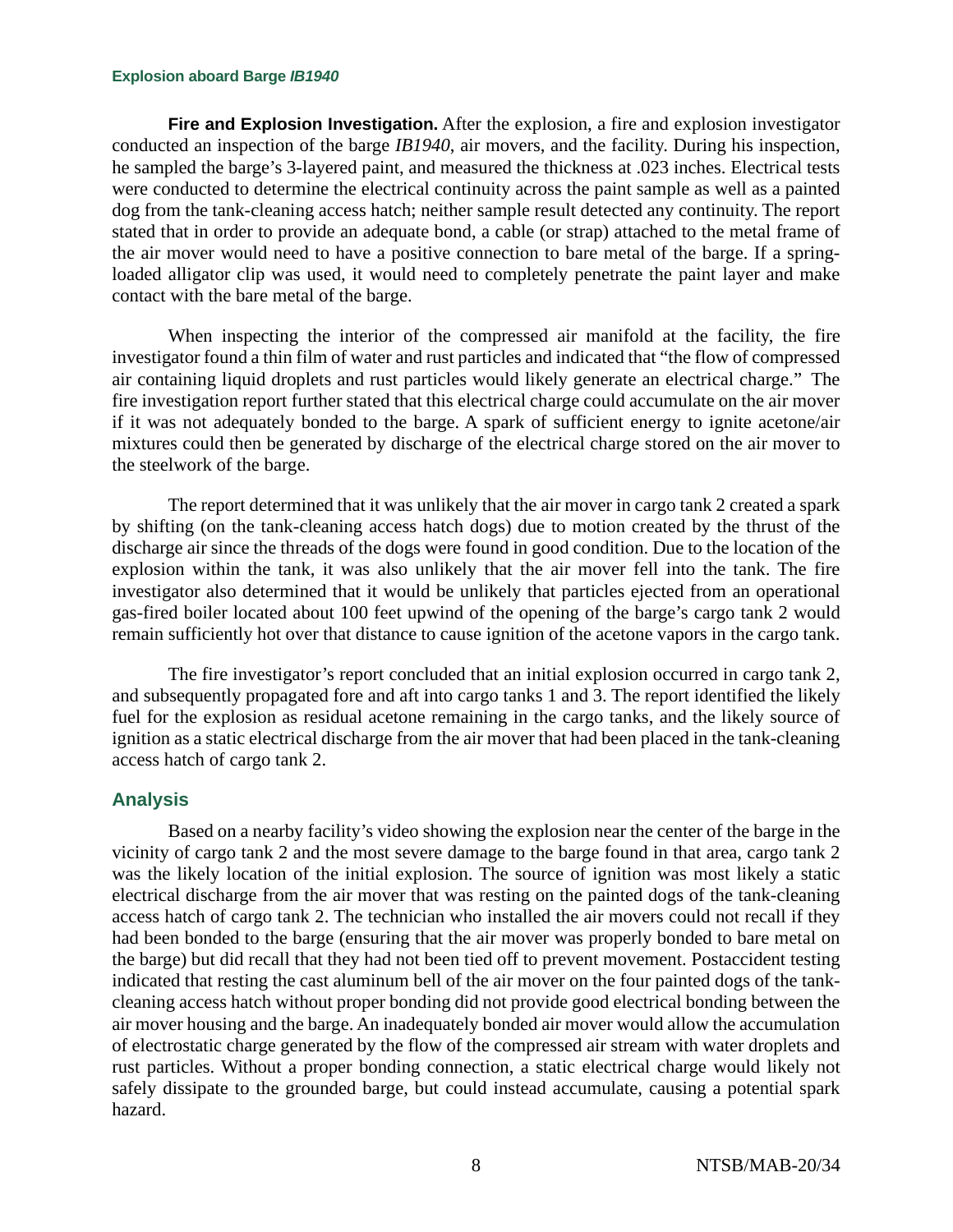The explosion occurred soon after the air movers were started and before the residual acetone was completely removed from the cargo tanks. When the first technician found acetone in the cargo tanks, he did not record his findings in writing but instead reported them to the shipyard superintendent verbally; the liquid barge manager stated that he was told there was no acetone left on the barge to strip. The quantity of residual acetone remaining in the cargo tanks was not properly communicated amongst the workers, and the air movers should not have been started before the tanks were verified to be completely empty.

The air movers used aboard the barge *IB1940* on the day of the explosion had been recently acquired by IMT, had not yet been put in service, and were not inspected before use on the day of the explosion. Proper inspection of the air movers could have identified operational issues with the air movers such as loose connections and/or issues with the bonding straps. The procedures that were being used by IMT at the time of the accident and were identified in attachments of the Facility Operations Manual did not include the warnings about properly bonding the air movers. Even if there had been adequate procedures, the workers assigned to cleaning the *IB1940* did not review the SOP prior to commencing cleaning operations. If the air movers had been properly bonded to the barge, the risk of a static electrical discharge would have been significantly reduced. After the accident, IMT updated their SOP to include equipment inspection, bonding procedures, and verification.

# **Probable Cause**

The National Transportation Safety Board determines that the probable cause of the explosion aboard the barge *IB1940* was the company's incomplete procedures that did not incorporate the safety instructions included in the Facility Operations Manual regarding the electrical bonding of air movers to barges, resulting in an unbonded air mover being operated in a cargo tank with residual acetone, thereby causing a static electrical discharge, which ignited flammable vapors in the tank.

# **Bonding of Equipment to Avoid Static Electricity Discharge**

Hazardous cargos with flammable vapors are subject to the risk of explosion. Shipboard and shoreside personnel working aboard vessels and barges carrying such cargos should establish and follow procedures for the bonding of all air-moving equipment when venting tanks.